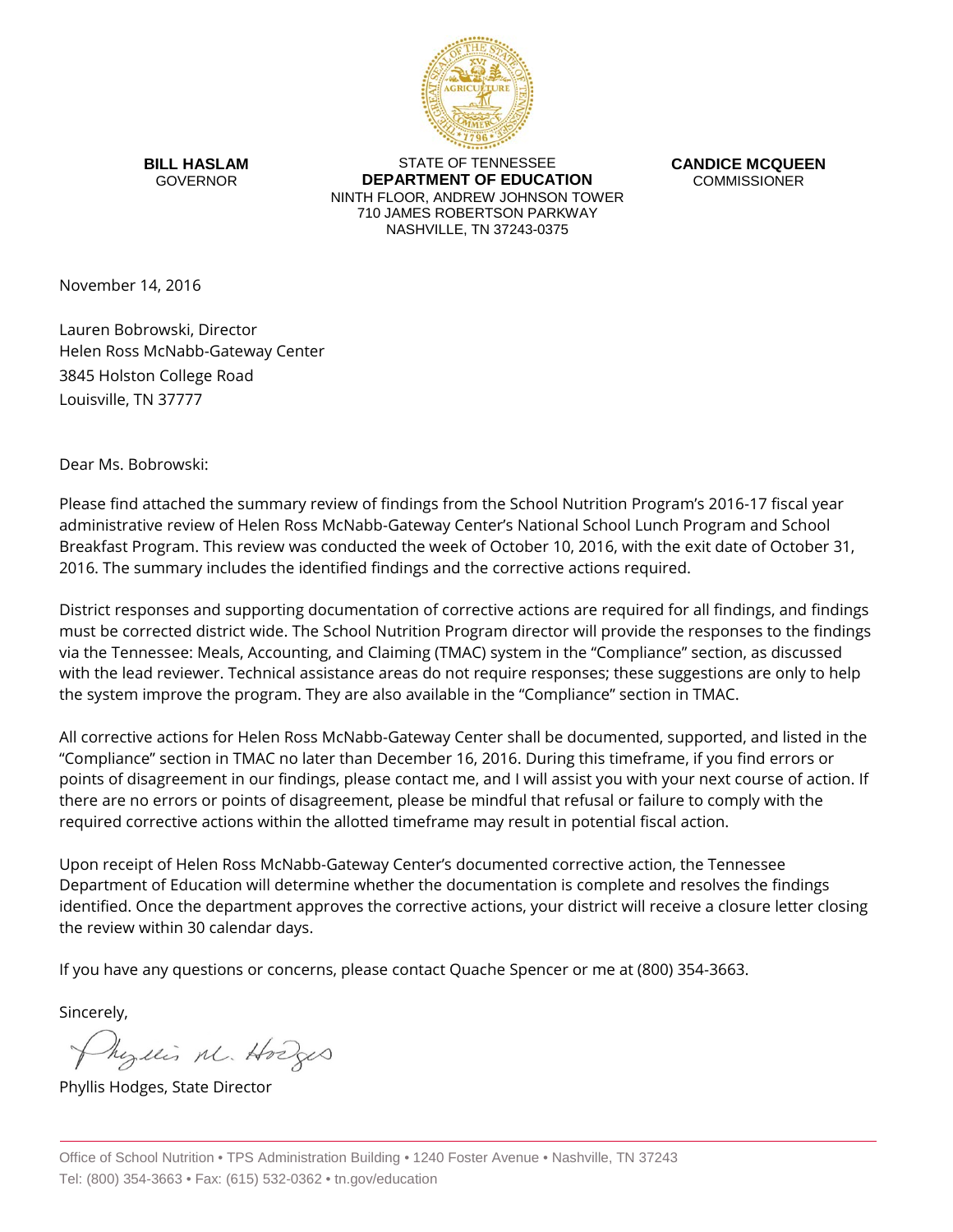

## **Helen Ross McNabb-Gateway Center (R340) Review ID: 579 Exit Conference Date: 10/31/2016**

Review Year: 2017 Month of Review: August Lead Reviewer: Clint Hufford

|      | <b>Findings</b> |                            |                                   |
|------|-----------------|----------------------------|-----------------------------------|
| Area |                 | <b>Finding Description</b> | <b>Required Corrective Action</b> |

## **SFA - Level Findings**

| 1000 - Local<br>School<br>Wellness<br>Policy | $V-1000$ | have a wellness policy.                                                                                                                                                                                                                                      | Helen Ross McNabb did not Create a wellness policy that is detailed to the<br>wellness needs of the facility and students. A<br>sample wellness policy is available at the below<br>link:<br>http://www.fns.usda.gov/tn/implementation-tools-<br>and-resources. |
|----------------------------------------------|----------|--------------------------------------------------------------------------------------------------------------------------------------------------------------------------------------------------------------------------------------------------------------|-----------------------------------------------------------------------------------------------------------------------------------------------------------------------------------------------------------------------------------------------------------------|
| $1200 -$<br>Professional<br>Standards        | $V-1200$ | No food safety training was<br>completed within 30 days<br>of being hired.                                                                                                                                                                                   | Complete a food safety training and submit a copy<br>of the certificate/proof of completion. A food<br>safety training can be found and completed online<br>at nfsmi.org.                                                                                       |
| $1200 -$<br>Professional<br>Standards        | $V-1200$ | Additional employee who<br>helps with breakfast in the<br>morning, was not aware he<br>needed professional<br>standard training hours.                                                                                                                       | Complete the required four (4) hours of<br>professional standard training hours and submit<br>proof of completion OR submit an action plan of<br>the course(s) and hours that will be obtained<br>during this school year, July 1, 2016- June 30, 2017.         |
| $1500 -$<br>Reporting and<br>Recordkeeping   | $V-1500$ | Records were not being<br>kept and could not be<br>found dating back to the<br>previous three (3) years.<br>Jessica has since been<br>trained and taught that<br>records must be<br>maintained for the past<br>three years, plus the<br>current school year. | Create and submit a plan to retain all school<br>nutrition documentation for three (3) years, plus<br>the current school year.                                                                                                                                  |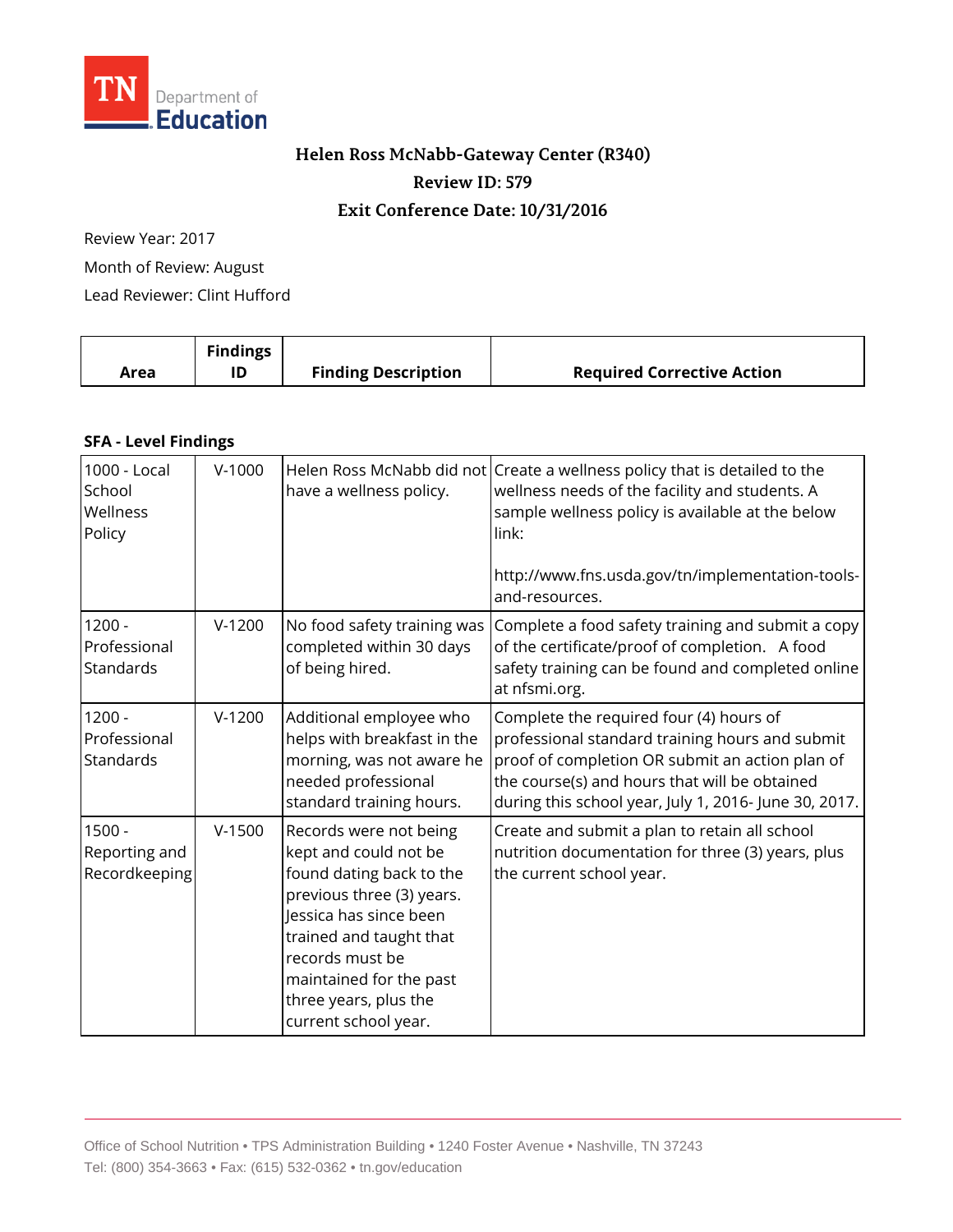

## **Site - Level Findings: Gateway Center (0010)**

| 1300 - Water                   | $V-1300$ | Water was not available to<br>the students at breakfast.                                                                                                                                                                                            | Provide water to the students at breakfast.                                                                                                                                                                                                                |
|--------------------------------|----------|-----------------------------------------------------------------------------------------------------------------------------------------------------------------------------------------------------------------------------------------------------|------------------------------------------------------------------------------------------------------------------------------------------------------------------------------------------------------------------------------------------------------------|
| 1400 - Food<br>Safety          | $V-1400$ | There is no HACCP plan<br>available for the one site<br>RCCI.                                                                                                                                                                                       | Create and implement a HACCP plan for the food<br>service department. More information regarding<br>the HACCP plan, including a sample HACCP plan<br>that can be customized per serving site, is located<br>at:                                            |
|                                |          |                                                                                                                                                                                                                                                     | https://www.tn.gov/education/article/snp-haccp.                                                                                                                                                                                                            |
| 1400 - Food<br>Safety          | $V-1400$ | The most recent food<br>safety inspection report is<br>not being publicly posted.                                                                                                                                                                   | Post the most current food safety inspection<br>report so students can view the results.                                                                                                                                                                   |
| 1400 - Food<br>Safety          | $V-1400$ | Food safety temperatures<br>have not been conducted.                                                                                                                                                                                                | Implement the taking of temperatures for food<br>items and record those temperatures on<br>temperature logs. With the incorporation of a<br>HACCP plan, temperature logs and operating<br>procedures will also available in the sample<br>HACCP plan, via: |
|                                |          |                                                                                                                                                                                                                                                     | https://www.tn.gov/education/article/snp-haccp                                                                                                                                                                                                             |
| 1400 - Food<br>Safety          | $V-1400$ | Food items in the cooler,<br>dry storage, and freezer<br>were not dated.                                                                                                                                                                            | Date all food items to ensure they are safe to<br>consume and also to help manage FIFO (first in,<br>first out) inventory.                                                                                                                                 |
| 1400 - Food<br>Safety          | $V-1400$ | Pineapple and tropical fruit<br>salad is a product of<br>Thailand, peaches are from<br>Greece, and mandarin<br>oranges are from China.<br>None of these items were<br>listed on the Buy American<br>waiver. A Buy American<br>waiver isn't on file. | Attach updated Buy American exception that<br>includes: tropical fruit salad, pineapple chunks,<br>peaches, and mandarin oranges, or attach<br>domestic alternative.                                                                                       |
| 1700 -<br>Afterschool<br>Snack | $V-1700$ | Snack counts are not being<br>accurately recorded.                                                                                                                                                                                                  | Track afterschool snack counts daily to ensure<br>accurate compliance indicating what boys took a<br>snack.                                                                                                                                                |
| 1700 -<br>Afterschool<br>Snack | $V-1700$ | Meal crediting was not<br>accurate for all menu<br>items. Examples include:<br>one apple or banana does<br>not credit as 1 cup as<br>stated on the production                                                                                       | Update production records and accurately<br>indicate the correct crediting information for each<br>menu item.                                                                                                                                              |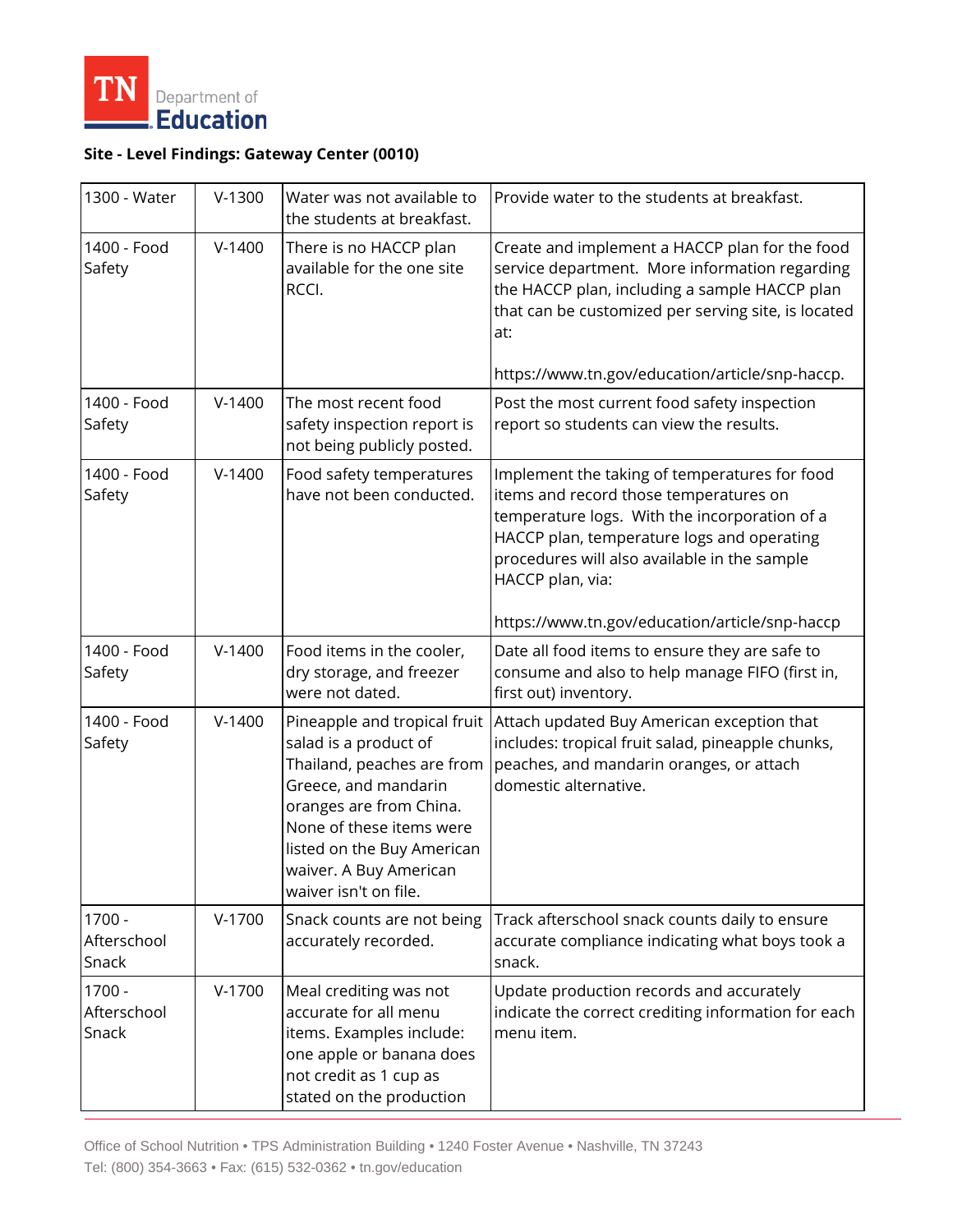

|                                                                |            | record. Also, the amount of<br>peanut butter offered<br>needs to be documented.                                                                                                                                                                                                                            |                                                                                                                                                                                                                                                  |
|----------------------------------------------------------------|------------|------------------------------------------------------------------------------------------------------------------------------------------------------------------------------------------------------------------------------------------------------------------------------------------------------------|--------------------------------------------------------------------------------------------------------------------------------------------------------------------------------------------------------------------------------------------------|
| 300 - Meal<br>Counting and<br>Claiming -<br>Lunch              | $V-0300$   | The meals counts for each<br>day for the month of<br>August were not added<br>correctly compared to the<br>monthly claim numbers.                                                                                                                                                                          | Revise your August lunch meal numbers to reflect<br>the accurate lunches provided, which is 499.<br>Ensure the daily meal counts are correctly added<br>up to give an accurate monthly meal count total<br>which you will submit for your claim. |
| 400 - Meal<br>Components<br>and Quantities<br><b>Breakfast</b> | $V-0400$   | Four different varieties of<br>cereal are being offered to<br>the students every day. Of<br>those four different cereals,<br>only one is whole grain.<br>Cereal is not on the whole<br>grain waiver that has been<br>submitted. The whole grain<br>requirement is thus not<br>being followed at breakfast. | Offer cereals that are only whole grain cereals or<br>update and resubmit the whole grain waiver in<br>which two cereals only have to be whole grain to<br>meet the minimum 50% whole grain weekly<br>requirement.                               |
| 400 - Meal<br>Components<br>and Quantities<br><b>Breakfast</b> | $V - 0400$ | Cereal was being poured by<br>the students and there was<br>not a limit to the amount<br>they were taking. All<br>students were pouring<br>themselves more than the<br>planned amount.                                                                                                                     | Establish a procedure that will keep the students<br>to only have the amount that is planned for the<br>day.                                                                                                                                     |
| 400 - Meal<br>Components<br>and Quantities<br>- Breakfast      | $V-0400$   | Only 1% milk was being<br>offered.                                                                                                                                                                                                                                                                         | Offer two different types of milk. Examples<br>include: 1% and low fat chocolate, 1% and fat free<br>white milk, fat free white milk and low fat<br>chocolate, etc.                                                                              |
| 400 - Meal<br>Components<br>and Quantities<br>- Breakfast      | $V-0400$   | There was no signage<br>available showing what a<br>reimbursable meal is.                                                                                                                                                                                                                                  | Post a reimbursable meal sign to show the choices<br>the students are allowed to have for breakfast.                                                                                                                                             |
| 400 - Meal<br>Components<br>and Quantities<br>- Breakfast      | $V-0400$   | Food items listed on the<br>production records are not<br>accurately credited. For<br>example, the chicken for<br>the chicken and biscuit<br>credits as .75 oz. meat/<br>meat alternate (m/ma)<br>based on the product<br>formulation statement. The<br>production record is                               | Update menu and production records to<br>accurately indicate the food items being offered<br>and how much each food item credits towards the<br>meal pattern.                                                                                    |